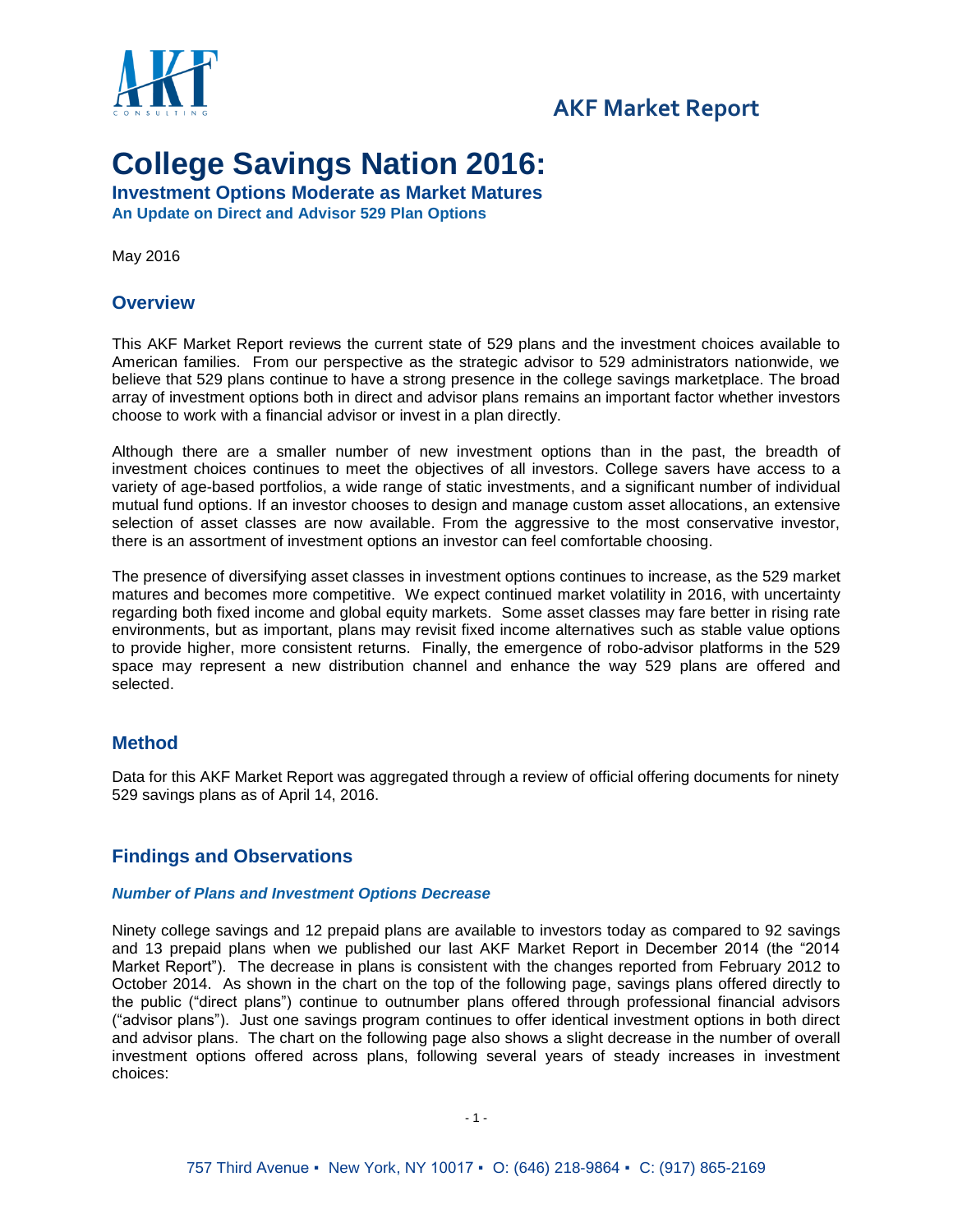

| Data as of                                          | <b>February 2012</b> |                |                                        | October 2014     |                 |                                        | <b>April 2016</b> |                 |                                        |
|-----------------------------------------------------|----------------------|----------------|----------------------------------------|------------------|-----------------|----------------------------------------|-------------------|-----------------|----------------------------------------|
| <b>Plan Type</b>                                    | <b>Direct</b>        | <b>Advisor</b> | <b>Direct</b><br>and<br><b>Advisor</b> | <b>Direct</b>    | <b>Advisor</b>  | <b>Direct</b><br>and<br><b>Advisor</b> | <b>Direct</b>     | <b>Advisor</b>  | <b>Direct</b><br>and<br><b>Advisor</b> |
| <b>Number of</b><br><b>Savings Plans</b>            | 59                   | 34             |                                        | 60               | 31              |                                        | 59                | 30              |                                        |
| <b>Total</b><br><b>Investment</b><br><b>Options</b> | 636                  | 609            | 8                                      | 723 <sup>1</sup> | 675             | 8                                      | 726               | 660             | 8                                      |
| <b>Open Prepaid</b><br><b>Plans</b>                 |                      | $12^2$         |                                        |                  | 13 <sup>3</sup> |                                        |                   | 12 <sup>4</sup> |                                        |

The changes between October 2014 and April 2016 reflect the following:

- July 2015 closure of the Montana Bank Plan, a direct plan managed by the College Savings Bank and consisting of 3 FDIC-insured options:
	- $\circ$  Investors still have an FDIC-insured option in the Montana Investment Plan, managed by Ascensus, with First National Bank of Omaha providing the FDIC-insured account
- Conversion of the Missouri Advisor to the Missouri Direct Plan:
	- $\circ$  This eliminated at least 16 investment options, including at least seven ETFs
	- $\circ$  This conversion (resulting from the August 2015 program management re-bid) means that Deutsche Asset Management is no longer affiliated with a college savings program
- A net decrease of 15 investment options across all savings plans compared to a net increase of 140 from February 2012 to October 2014:
	- o The largest change in investment options stems from 12 new static options being offered across direct plans
	- $\circ$  In the aggregate, however, the net decrease suggests that 529 plans may be reaching a saturation point in terms of offering investment options to meet most college savings investors' objectives
- At the margin, several prepaid plans (notably Illinois and Mississippi) over the years have suspended new enrollments and then reversed course:
	- o Washington State suspended enrollments in September 2015 but is expected to re-open in July 2017
	- o We also note that Tennessee formally terminated its Prepaid Plan as of November 2015, although enrollment had been suspended long before

As indicated above, we believe the reported decrease in the number of 529 savings plans is consistent with the decrease captured in our 2014 Market Report. As was the case in 2014, it is difficult to launch a new direct or advisor plan without tax or other state-specific benefits. In addition, unless there is an inherent advantage, such as a privately-labeled advisor plan or strong tax benefits, it can be costly to continue to offer an advisor plan that is slow to attract assets. We suspect that termination of the Missouri Advisor may reflect the challenges presented by parity tax treatment for new 529 players (Deutsche assumed its role in the Missouri Advisor in 2011). When state tax benefits are the same regardless of which plan an investor chooses, new program managers may struggle against more established 529 managers that advisors already promote.

 $\overline{\phantom{a}}$ 

Certain clarifications have been made, resulting in a slight increase over numbers reported in 2014 Market Report

<sup>2</sup> Includes AK, FL, MD, MA, MI, MS, NV, PA, TX, VA, WA and Private 529. Excludes IL, which had suspended enrollment <sup>3</sup> Includes IL

<sup>4</sup> Excludes WA, which has suspended enrollment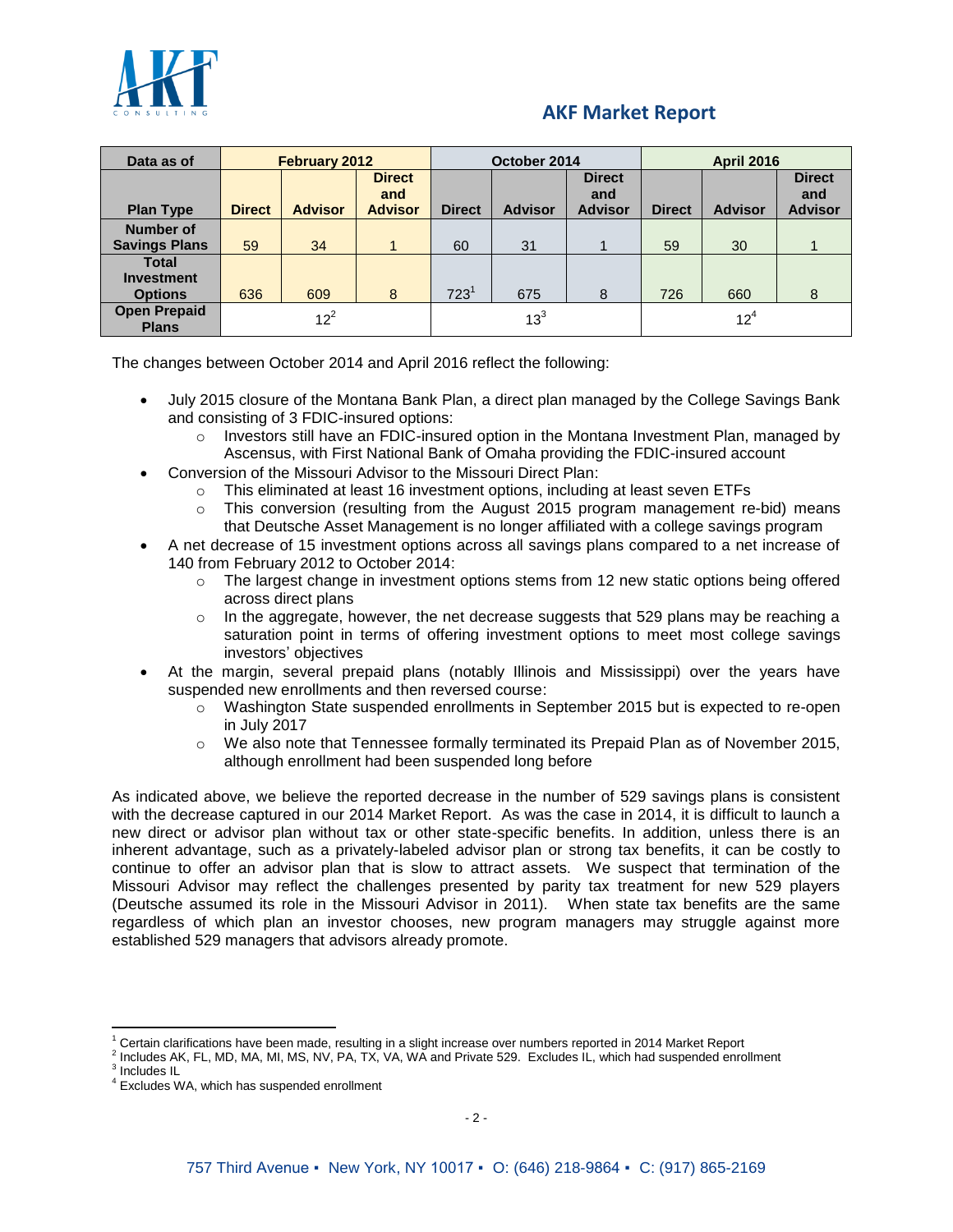

 $\overline{\phantom{a}}$ 

## **AKF Market Report**

While we think it is unlikely that we will see many new 529 savings plans launched in the near-term, we note several important recent developments:

- First, in November 2015, Rhode Island announced the selection of Ascensus to replace Alliance Bernstein as Program Manager, with Invesco serving as investment manager and distributor for the Advisor Plan. This marks the first new entrant to the 529 market since NorthStar assumed management of the Texas 529 Program in September 2014. It also leaves Alliance Bernstein, a long-time leader in 529s, without an anchor in the business.
- Second, Washington State is expected to launch a direct plan in the year ahead to complement its Prepaid Plan. Without committing to convert prepaid assets to a new direct plan, private sector market reaction to a program management solicitation will be interesting.
- And finally, there may be a dedicated robo-advisor 529 platform in the future. See our discussion under "What's Next for the 529 Plan Market?" addressing this important emerging distribution channel.

#### *Direct vs. Advisor Plans: Consistent Differences in Types of Investment Options*

In our 2014 Market Report, we noted that fewer states offered identical investment options in both direct and advisor plans. That continues to be the case today, where the District of Columbia 529 Program alone offers identical investment options in its Direct and Advisor Plans.<sup>5</sup> Although the actual number of overall investment options has decreased slightly, the breakdown of types of investment options between direct and advisor plans continues to be a distinguishing factor between the two channels as shown in the following chart:



<sup>5</sup> We note that this could change depending upon the results of the December 2015 program management rebid by the District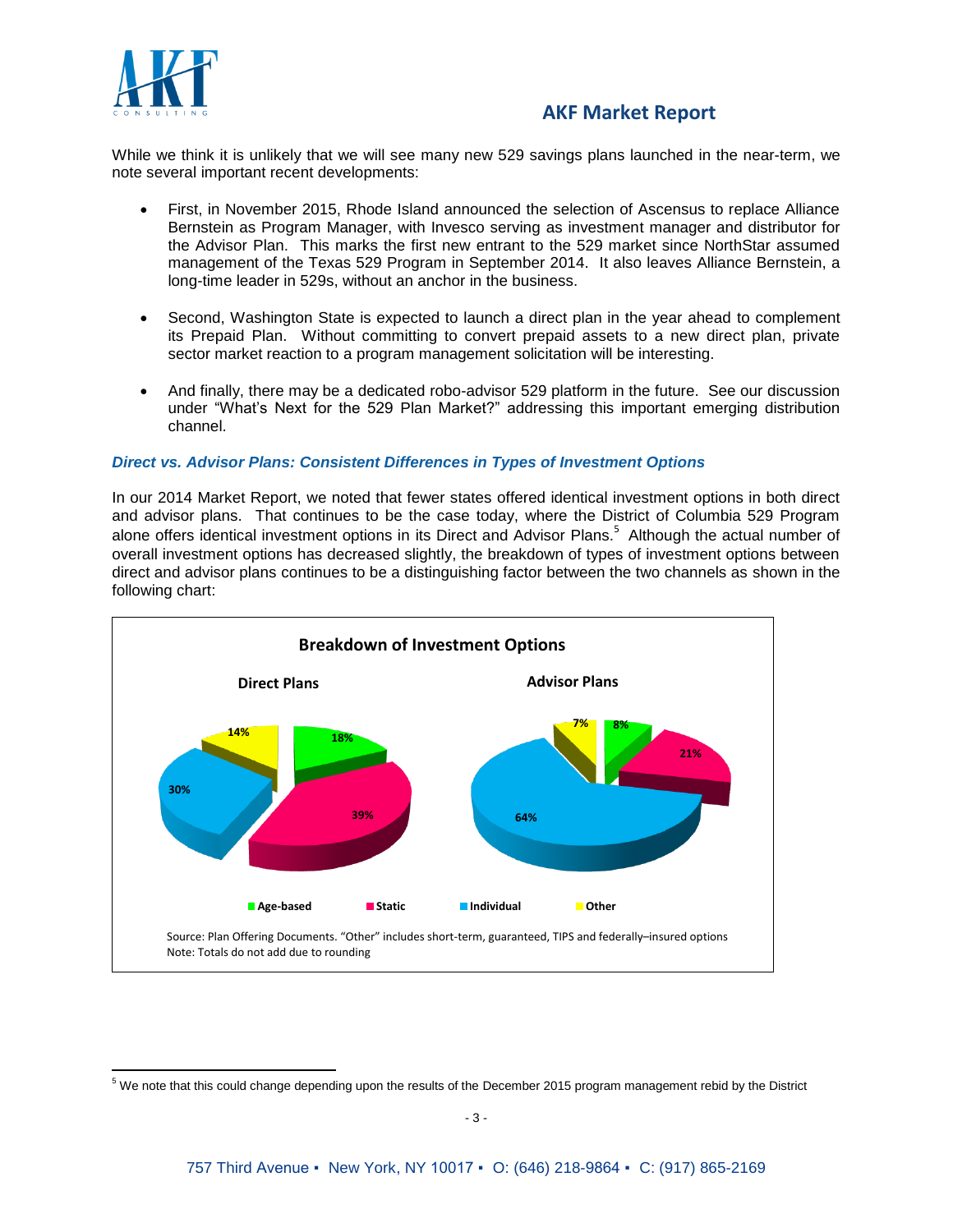

Since our 2014 Market Report, the percentage for static options in direct plans increased from 37% to 39%. We believe this reflects consumer demand for additional choices in static asset allocation strategies. As shown in the chart above as well, advisor plans continue to facilitate a more creative portfolio strategy through the use of individual options with the guidance of a financial advisor. As a result, individual options continue to represent 64% of all options offered by advisor plans, which is unchanged from our 2014 Market Report.

The continued difference in the choices between the direct and the advisor plans is predicated upon the role of the financial advisor. More age-based and static asset allocation strategies in direct plans empower the investor to make investment choices. In contrast, a wide range of individual options in an advisor plan enables a financial advisor to create a customized asset allocation for each individual investor. Although direct plans offer individual options, we believe these are most often used by experienced investors who develop their own asset allocation ideas or by registered investment advisors who may be recommending low-cost direct plans to their clients.

#### *Static Options in Direct Plans Rise as Individual Options Decline*

Digging deeper into the information above, the following chart shows investment option trends over time, confirming the notion that the 529 market has likely reached a saturation point in terms of investment option choices. On a net basis, the total number of investment options actually declined by since October 2014, representing a slowdown in new options offered.

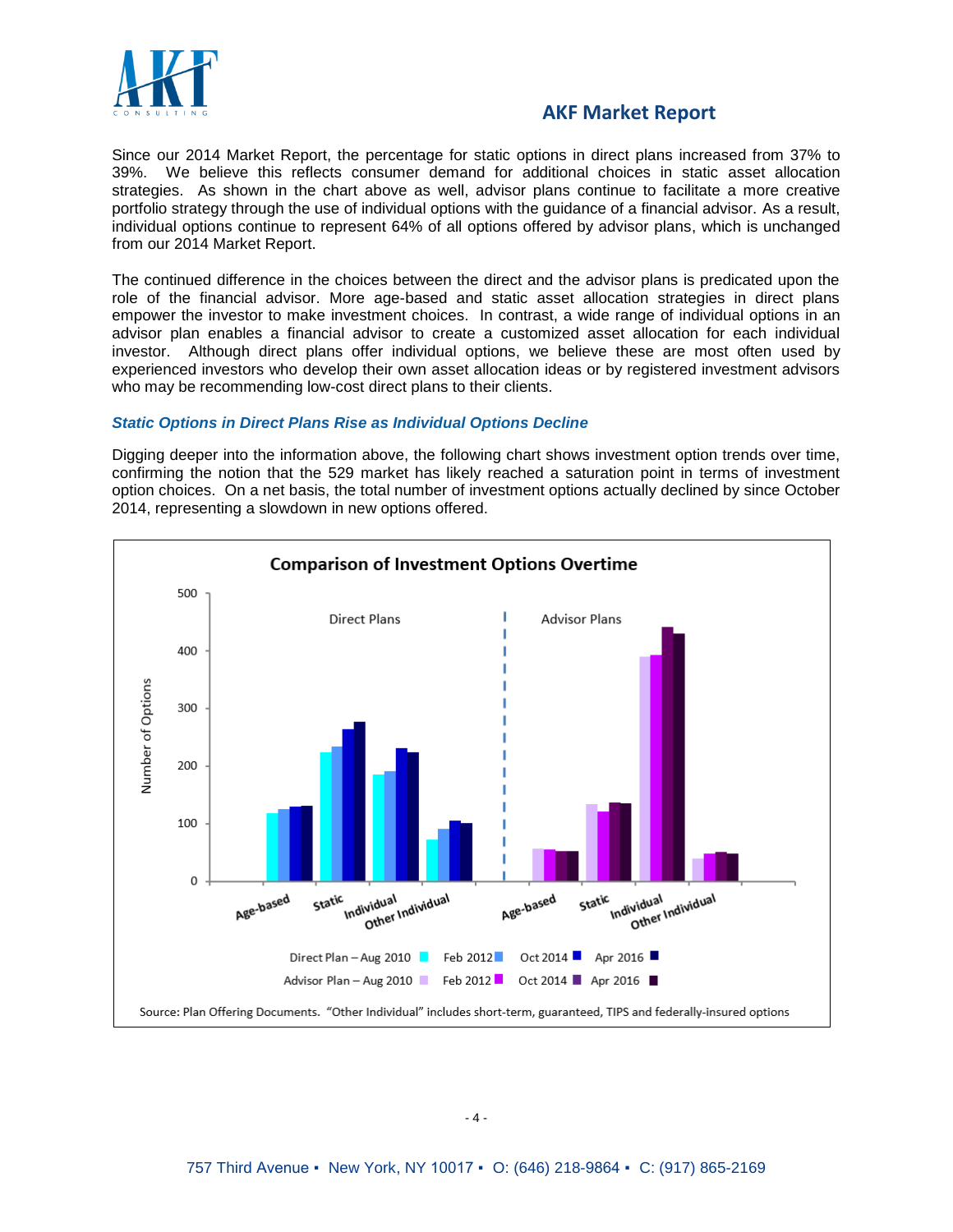

The most recent changes shown in the table above reflect the following:

- Montana Direct launched an age-based option for the first time.
- Direct plans added 12 new static, target risk options with varying degrees of aggressiveness. Some examples include:
	- $\circ$  Virginia Direct added three actively-managed static options ranging from Aggressive to Conservative to complement the passively-managed static options already offered
	- o New York Direct added a passively-managed Aggressive Growth option
	- o Oregon Direct added a blended Diversified Inflation Protection option
- Direct plans removed 9 individual options while advisor plans removed 11:
	- o Notably, New Jersey and Vermont Direct introduced two new short term options while seven other direct plans eliminated 12 individual options, representing a wide range of asset classes
- Closure of Missouri Advisor was the biggest driver in net reduction of total investment options:
	- o Missouri Advisor conversion effectively eliminates 13 individual options, but this is offset slightly by the introduction of 6 new individual options in New Mexico, 5 of which are Oppenheimer actively-managed funds

Static options in direct plans offer more pre-set choices for 529 investors who appear to want more control of asset reallocation but may not be interested in an all-individual fund line up. An age-based option automatically reallocates assets based upon the beneficiary's age leaving no opportunity for investor participation, whereas with static options, the timing of reallocation and ultimate equity exposure is completely left to the investor. Additionally, we believe that offering more static options offsets the lack of choice in risk tolerance (i.e., equity exposures) in age-based options. It is interesting that five of the seven direct plans that recently increased the number of static options also offer just one age-based option. Perhaps the addition of new static options is viewed as a way to supplement single risk posture, age-based options.

#### *Mixed Bag on Short Term, Secure and Other Options*

As in our previous Market Reports, we continue to track investment options geared to investor preferences for secure alternatives. The chart on the following page showing investment option trends indicates fairly steady increases in the number of "safe" options offered in direct or advisor plans through October 2014 but a slight slowdown to April 2016: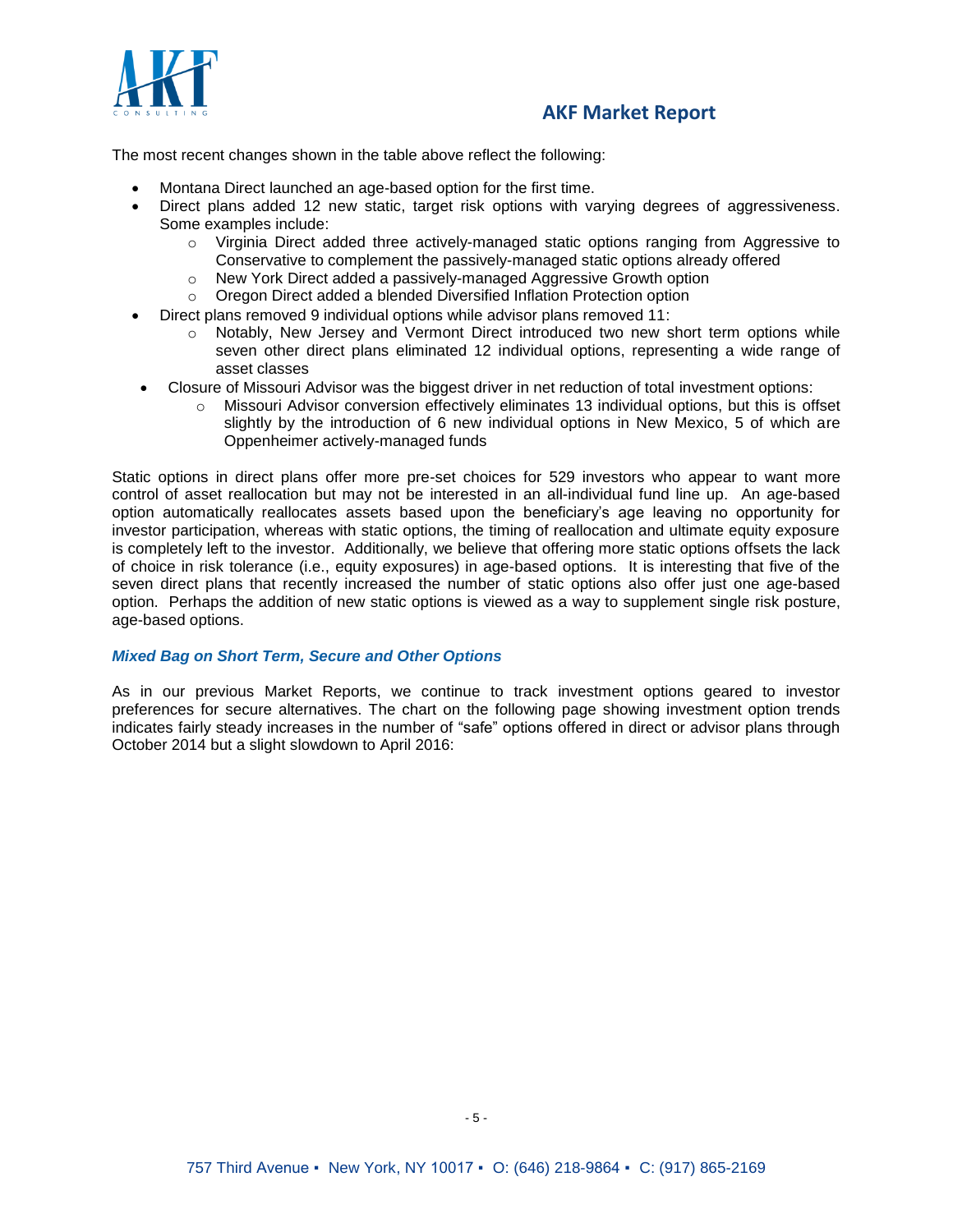



In the past we attributed the increased number of secure or short term options to a strong desire for stability and security, particularly as investors in both advisor and direct plans move assets to short term investments as college enrollment approaches. We now suspect that the decrease in short term options reflects the impending effects of money market reform, which could result in even lower-yielding money market instruments than in the past with the shift from prime money market funds to government-only funds. We also suspect that the increased presence of TIPS-based options in advisor plans reflects a defensive strategy in anticipation of an uncertain inflationary environment. The addition of TIPS may also accommodate yield-seeking behavior as advisors recommend a shift from low yielding short term bonds to TIPS (and other longer-term bonds) with slightly more attractive yields. On a final note, in light of continued low fixed income rates, we predict a resurgence of sorts for guaranteed products such as stable value or other guaranteed principal options.

#### *Presence of Diversifying Asset Classes Solidifies*

A variety of different factors continue to impact the divergence between direct and advisor plans. In 2015, we saw deterioration in the US equity markets as compared to strong returns in the previous four years. China concerns, a strong dollar and the collapse of oil prices exacerbated this decline. The elevated volatility experienced recently in the equity and fixed income markets has manifested itself in higher risk aversion and yield seeking behavior among investors in a low yield environment. These factors have led to increased use of diversifying investments across both direct and advisor 529 plans since October 2014. Direct savers and advisors alike have expanded their portfolios to include asset classes like emerging market equity, non-US small cap, global bonds, high yield bonds, and senior secured loans in an effort to diversify risk and potentially improve risk-adjusted returns.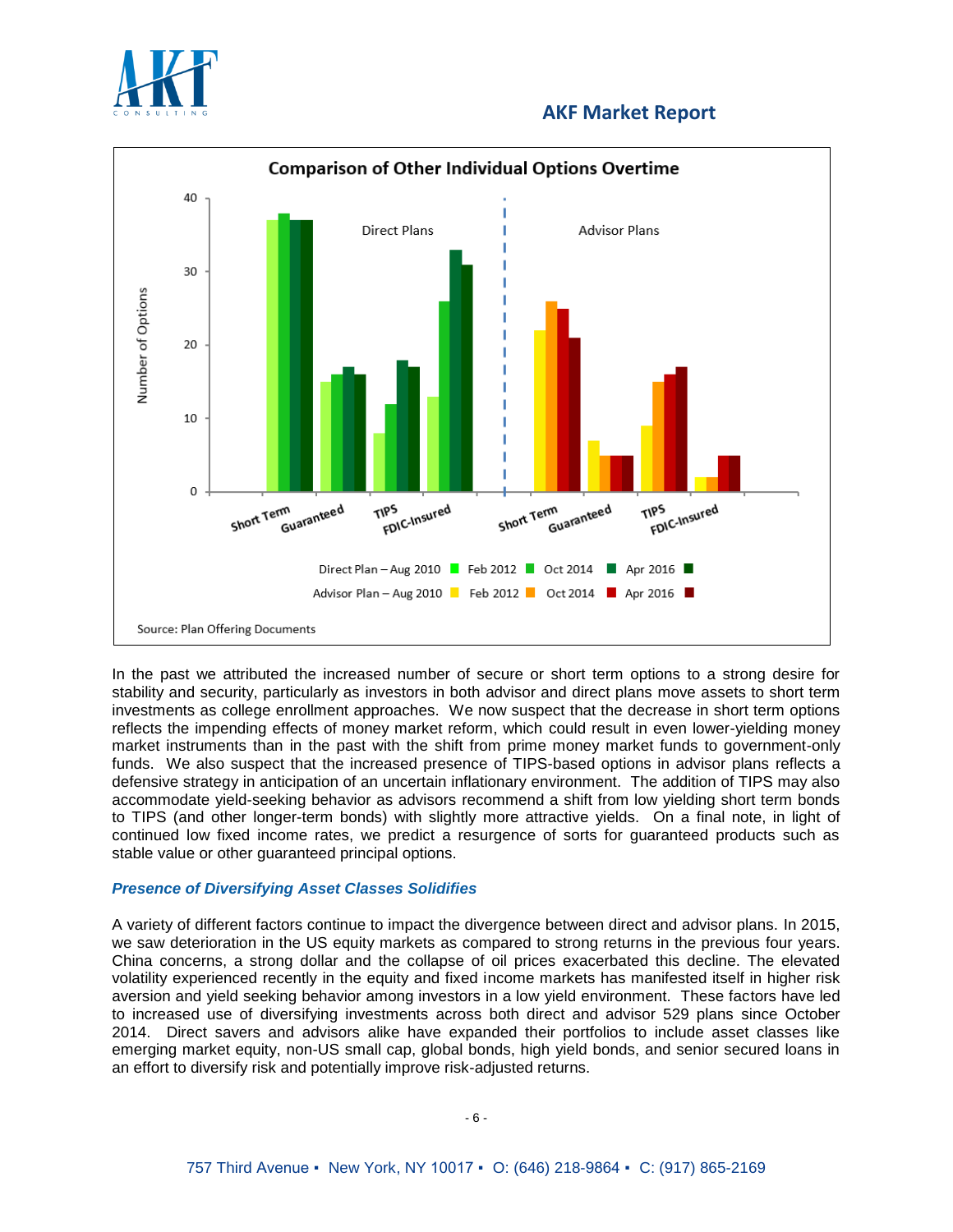

As shown in the chart below, the presence of diversifying asset classes has generally grown since October 2014. Consistent with our 2014 Market Report, we have continued to review exposure to international equity, emerging markets, real estate, commodities and other bond asset classes to track the prevalence of these options and pinpoint diversification trends. New asset classes we have begun to track include emerging market bonds and international bonds. Our research shows that savvy investors can find exposure to these asset classes in direct plans or investors may seek professional financial advice to apply asset allocation strategies that include these options where applicable.



The information in the chart above reflects the following:

- International equity continues to be an important asset class in 529 investments:
	- $\circ$  Almost every savings plan now includes dedicated international equity funds (dedicated bank plans and stable value plans are the principal exceptions)
	- $\circ$  Five plans added international equity (predominantly advisor plans) while only advisor plan reduced the number of international equity individual options
- Bond strategies that could help reduce interest rate risk or succeed in a rising rate environment ("Other Bonds" in the chart above) are an increasingly significant asset class for 529 plans:
	- $\circ$  Approximately 80% of all savings plans include either a short term, high yield, low duration or floating rate (i.e., bank loans) fixed income fund.
	- o Since October 2014, a range of direct plan investment and program managers added these strategies for the first time, generally in asset allocation strategies
- Almost half of all plans include exposure to international bonds through an asset allocation strategy:
	- o Twelve plans offer this asset class as an individual option, including five direct and seven advisor plans with distinct investment managers
	- $\circ$  And yet, seven direct plans included a similar underlying international bond fund as part of aged-based and static asset allocations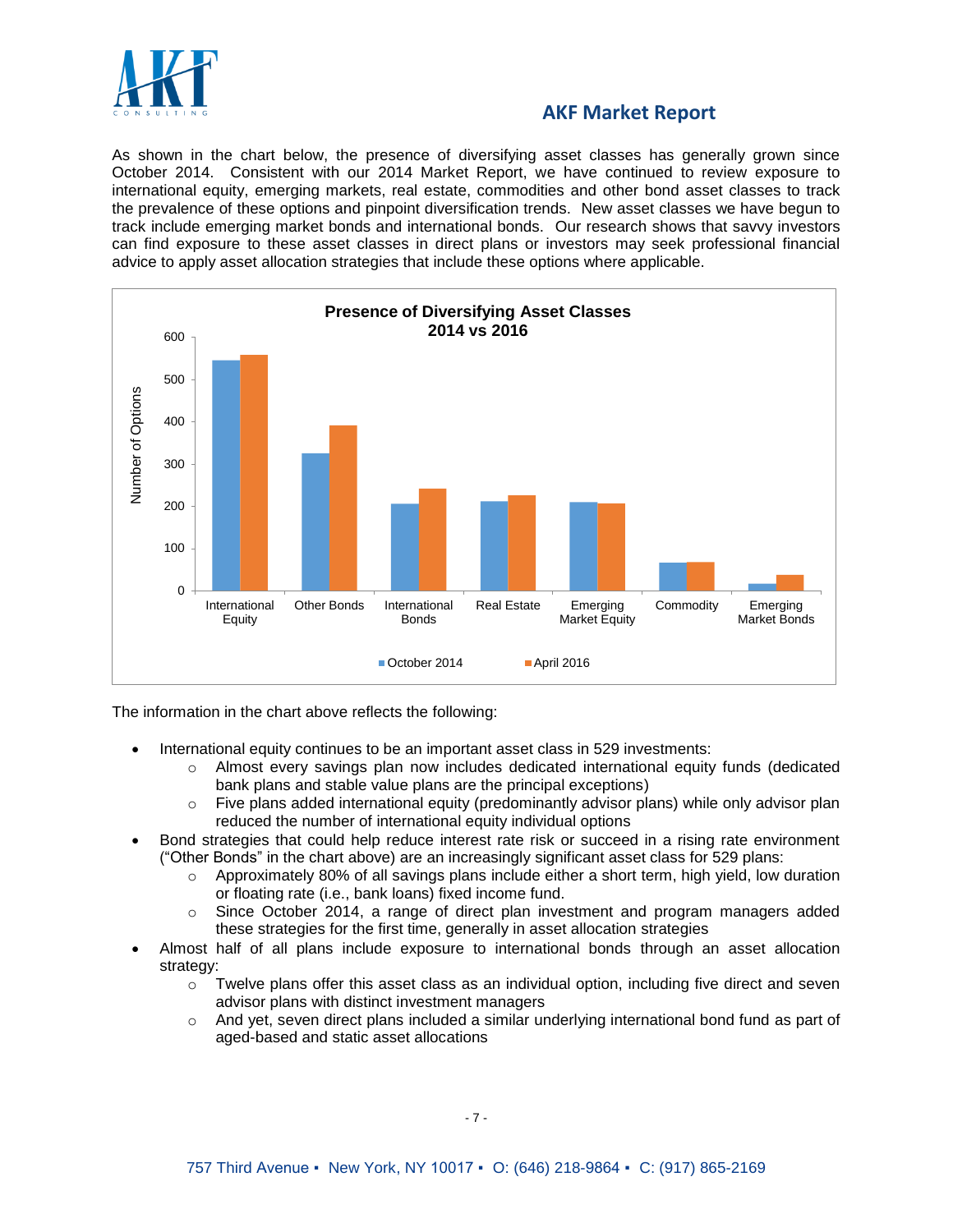

- Half of all 529 plans include some form of real estate:
	- o Four direct plans with largely distinct investment and program managers either expanded the exposure to real estate or now include real estate for the first time in asset allocation
- While half of all savings plans include exposure to emerging market equity, the number has fallen:
	- $\circ$  Five plans removed dedicated emerging market equity funds (predominantly advisor plans with Allianz as an investment manager)
	- $\circ$  Just two direct plans with very different investment managers added this asset class to their menus
	- Only a handful of plans offer exposure to commodities today:
		- $\circ$  Only one plan recently introduced commodities for the first time in an asset allocation strategy
- The presence of emerging market bonds in asset allocation strategies has also increased:
	- $\circ$  As of the date of this Report, at least eight direct and advisor plans offer exposure to emerging market bonds
	- o Fidelity-managed direct plans and one advisor plan added emerging market bonds in asset allocation for the first time

On a separate note, we see several less traditional fixed income options being offered, which we believe is in response to demand from advisors seeking additional yield. Examples of these alternate strategic investment selections include:

- Each of Connecticut and West Virginia Advisor Plans (managed by Hartford Life) offer an unconstrained bond fund in its asset allocation. The fund invests at least 80% in fixed income and fixed income derivatives.
- The South Carolina Advisor offers a convertible securities fund in its asset allocation. The fund invests at least 80% in convertible securities.
- The Oregon Advisor offers absolute total return strategies in its asset allocation, while the Nevada Putnam Advisor Plan offers these as individual options.
- The South Dakota Advisor offers an equity strategy that aims to beat the S&P 500 benchmark by pairing an active fixed income portfolio with a passive stock index overlay.

### **What's Next for the 529 Plan Market?**

We expect that market volatility will continue through 2016 as a bumpy road lies ahead for the global economy. Concern surrounding divergent or even ineffective central bank policy, negative interest rates, depressed energy prices, and slower worldwide economic growth has strained investor confidence and amplified uncertainty, leading to more volatile price swings in global equity and fixed income markets. With this in mind, investors at least annually should consider their time horizon and reassess the appropriate level of equity exposure in 529 plans, particularly right before and during college enrollment. Given the uncertainty in the capital markets, many investors may seek guidance on asset allocation and investment selection from their financial advisors. With the addition of more static investment options, direct investors may choose to invest in those portfolios thereby more closely matching their asset allocation to their particular objectives, without having to sort through many individual options to do so. Regardless of whether an investor chooses an advisor or a direct plan, all portfolios require regular assessment, especially where there is exposure to volatile capital markets.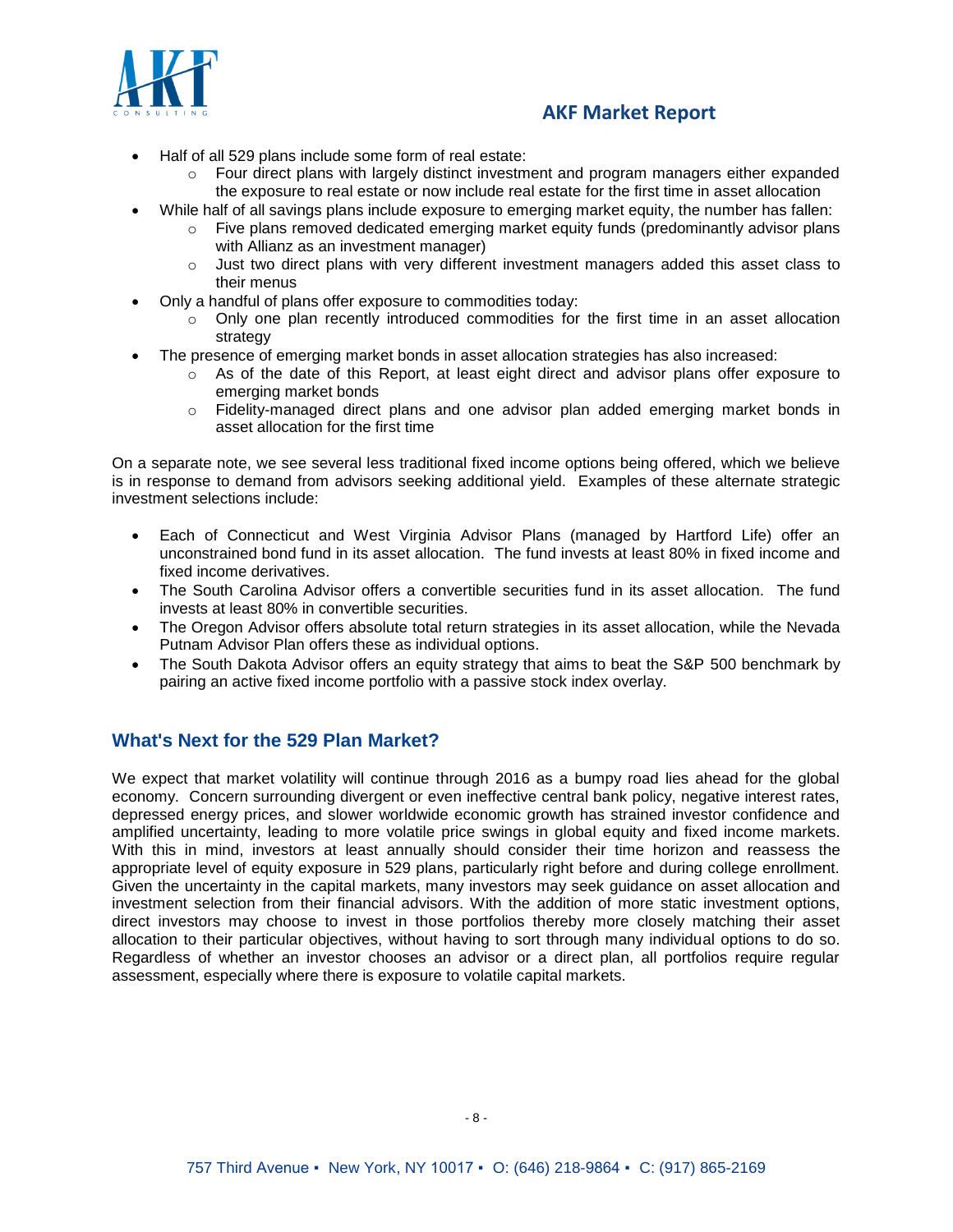

#### *Fed Interest Rate Hike and Impact on 529 Investors*

In December 2015, the Fed raised the federal funds rates for the first time since 2006. This rate hike was long expected and additional hikes are possible at some point in mid- to late-2016. Although expectations have quieted somewhat as certain economic indicators have come in below expectations, the Fed has insisted that future rate increases are still on the table for 2016. Generally, a rate hike can be an immediate blow to portfolios invested in bonds. Thus, while the timing of another rate hike is not clear, investors should be prepared for its ramifications and consider ways to offset potential risk. To that end, we note that bond strategies that help reduce interest rate risk or succeed in rising rate environments have increased in the past year from 62 to 70 plans (see our description under "Presence of Diversifying Asset Classes Solidifies" above).

More conservative portfolios or later stage age-bands usually have an increased allocation to bonds. College savings investors should assess the risk of their bond holdings as higher interest rates cause the value of bonds to decline. Maturing age-based portfolios will often require liquidation to pay for college expenses and are therefore at the greatest risk because of the need to preserve capital. College savings plan investors can lower their interest rate risk allowing for greater capital preservation during a rising interest rate environment by lowering the duration of their bond holdings. Conversely, investors should be mindful of the fact that they can still potentially realize capital appreciation during the college years by maintaining some equity exposure.

#### *The Robo-Advisor: A New Channel for 529 Financial Advice*

The robo-advisor, which may be a misnomer altogether, has begun to figure prominently in the world of financial advice. Although this means of delivering investment advice has emerged only recently in the college savings marketplace, we believe it is just a matter of time before more robo-advisor providers directly address the needs of college savings investors.

When working with a robo-advisor, an individual completes an online questionnaire that focuses on specific goals and objectives. The robo-advisor then constructs and delivers a portfolio using a unique algorithm that selects appropriate investments, which typically include ETFs, to create diversified portfolios. To date, robo-advisor platforms have been primarily active in the IRA and 401(k) plan marketplace, with their services available to individuals and small businesses.

That being said, we note that BlackRock's FutureAdvisor currently offers a variety of college savings investment vehicles, including Coverdell Savings Accounts, UTMA / UGMAs and a handful of 529 plans. According to the FutureAdvisor College Savings Service, the Service will create a customized college savings plan (that could include a variety of investment vehicles) that will be monitored and adjusted on an ongoing basis presumably based upon age of the beneficiary and the individual's changing financial position. We also note that FutureAdvisor provides the opportunity to communicate with a human being at no additional cost.

We believe that many savvy or do-it-yourself 529 investors choose direct plans because they are comfortable managing investment options, the minimum required balances are often low, and the fees for these investments are often quite attractive. Other investors use advisor plans because they value professional financial advice and understand the higher fees associated with that individualized service. For these investors, the personal touch provides assurance about an investment that is critical to a loved one's future. In many respects, robo-advisors bridge the gap between these investor alternatives, offering financial advisory services for lower minimum account balances and at significantly lower fees. As such, a 529 robo-advisor platform could attract direct plan investors who want the benefit of low-cost quantitatively-driven investment advice, as well as advisors who want to rely on a lower-cost quantitative solution.